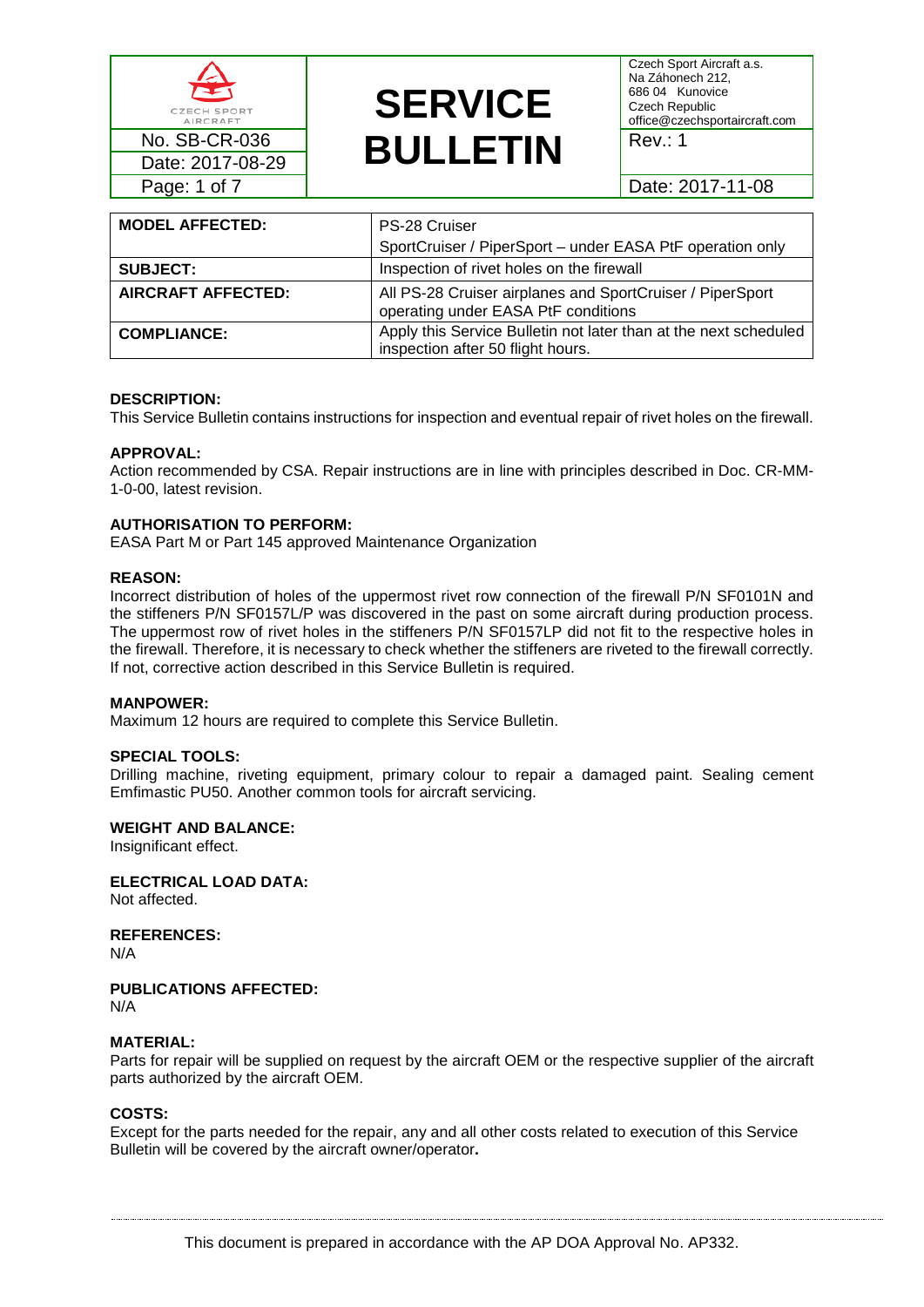



Czech Sport Aircraft a.s. Na Záhonech 212, 686 04 Kunovice Czech Republic office@czechsportaircraft.com

**Material used:**

| <b>Item</b>                                  | Nomenclature,<br>P/N | <b>Standard</b> | <b>Number</b> |
|----------------------------------------------|----------------------|-----------------|---------------|
| $\blacksquare$                               | $\blacksquare$       | (mm)            | (pcs. / ml.)  |
| Reinforcement part                           | CX0281N              |                 |               |
| Rivet                                        |                      | MS20470AD4-5    |               |
| Blind Rivet AVEX 3,2x7,9 AL/ST<br>PH01690410 | 3171T030             | 16910410        | 25            |
| Acetone                                      | 4250V005             |                 | 200           |
| Sealing Cement "Emfimastic PU50"<br>white    | 4410V045             |                 | 150           |

## **General information:**

As some cases of incorrect distribution of rivet holes on the firewall were discovered, it is necessary to inspect that the assembly of the stiffeners P/N SF0157L/P and the firewall P/N SF0101N is riveted correctly. The inspection consists of the check of the uppermost rivet row - see the illustrative figures below [\(Figure 1,](#page-2-0) [Figure 2,](#page-2-1) [Figure 3\)](#page-3-0). The inspection has to be performed from both sides of the firewall. To get access from the cockpit area, the cover (9) of the rescue parachute box must be removed - see [Figure 4](#page-3-1) below.

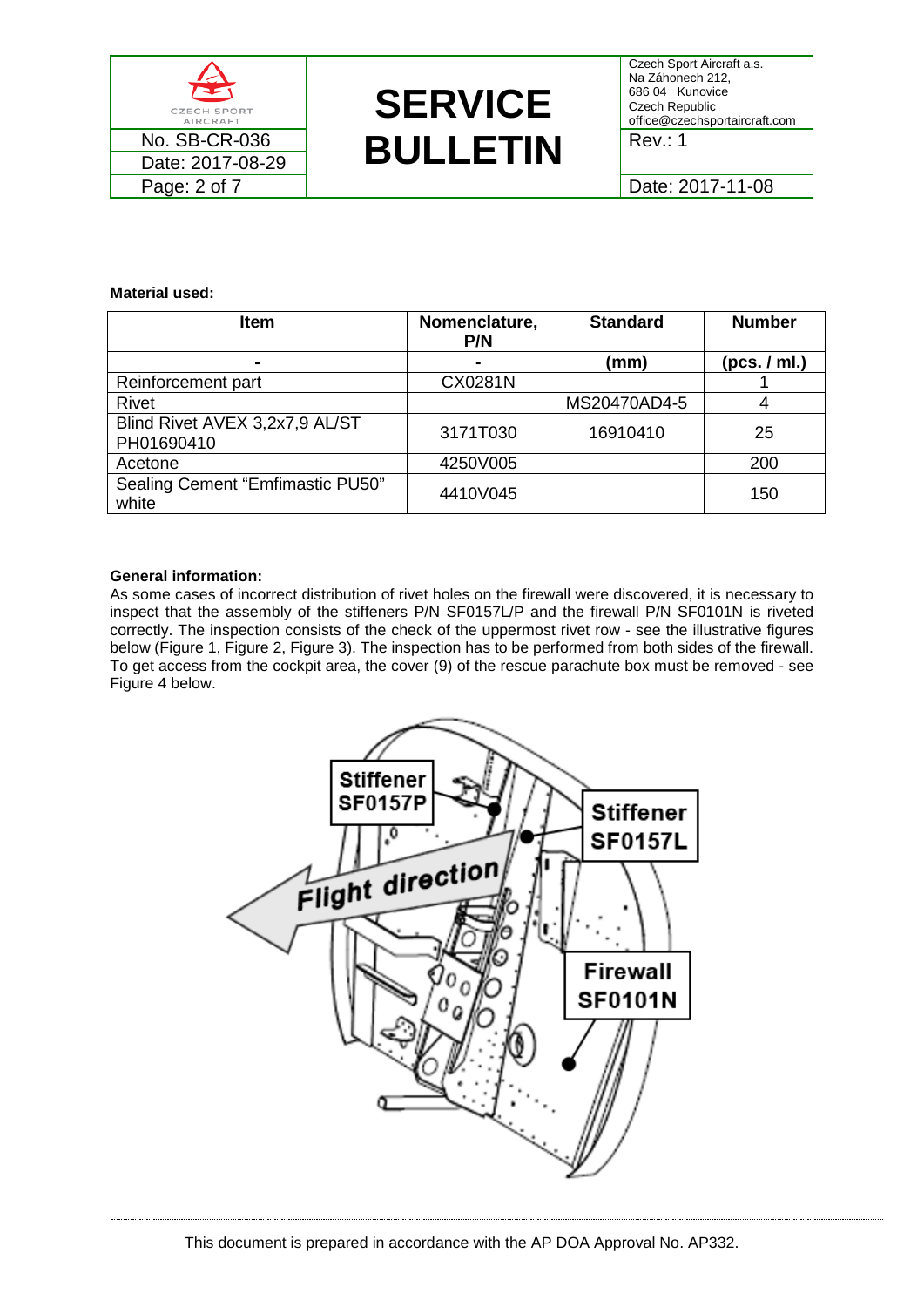



<span id="page-2-0"></span>

<span id="page-2-1"></span>Figure 2 - View of the Firewall – Back view

## **DETAIL A**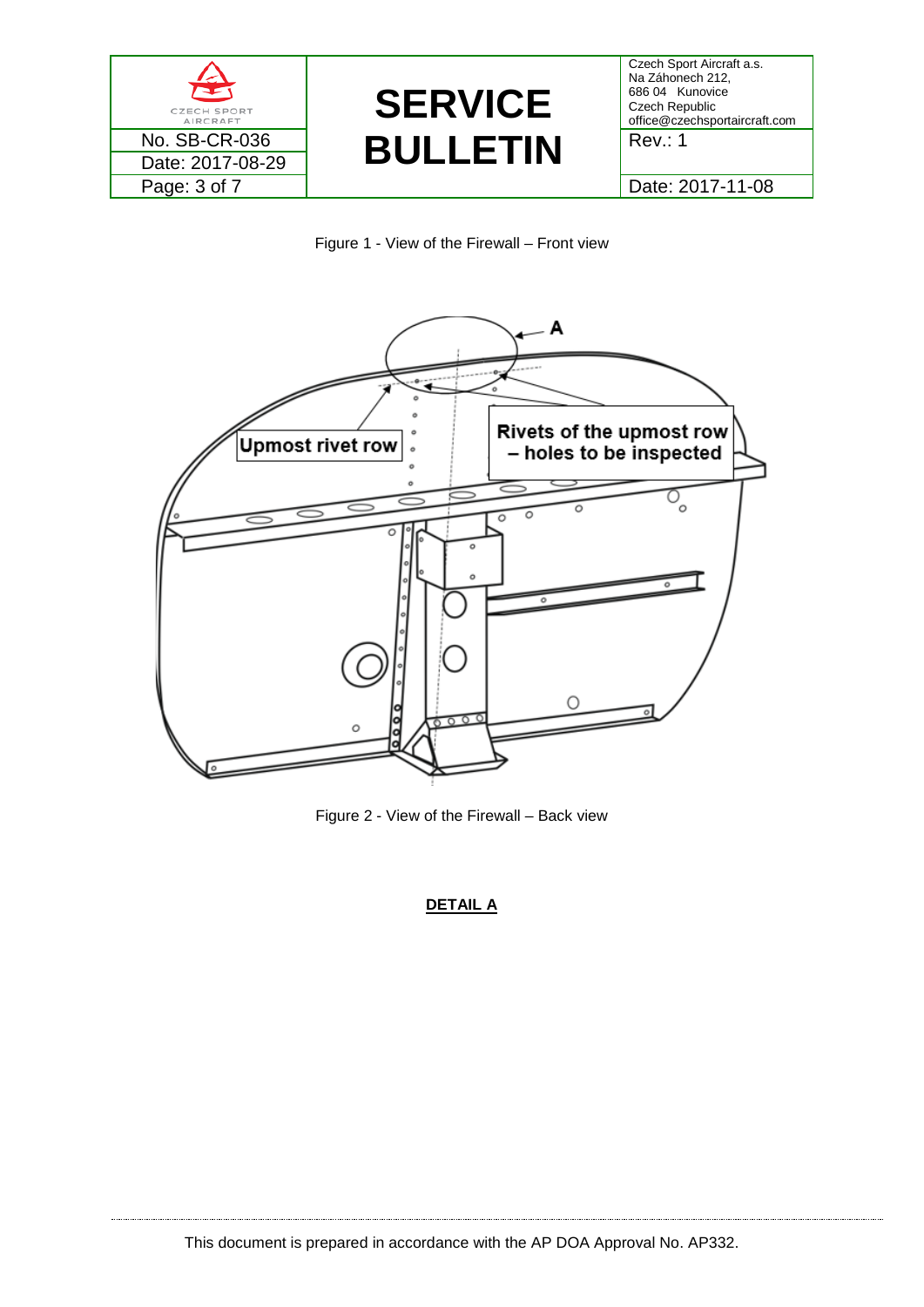

Figure 3 - Detail A

## <span id="page-3-0"></span>**ACCOMPLISHMENT INSTRUCTIONS:**

## **To accomplish this Service Bulletin carry out the following steps:**

- 1. Move the aircraft to a suitable place to perform the work.
- 2. Remove the upper engine cowling, see the CR-MM-1-0-00, Point 10.2.1.2.
- 3. Remove the cover (9) of the rescue parachute box, see [Figure 4](#page-3-1) .
	- Note: The cover is pasted to fiberglass cockpit frame with polyurethane cement Emfimastic PU50. To remove the cover, use a suitable thin  $(0,3 - 0,4 \text{ mm})$  flat strip (straight edge or plastic sheet), penetrate under the cover and carefully separate the cover from the fiberglass cockpit frame. Paste a protecting stripe around the cover before separating.



Figure 4 - Cover of the rescue parachute box

- <span id="page-3-1"></span>4. On the firewall, check thoroughly the uppermost row rivets fastening the stiffeners SF0157L/P to the firewall, see the illustrative figures above [\(Figure 1,](#page-2-0) [Figure 2,](#page-2-1) [Figure 3\)](#page-3-0). The inspection has to be performed from both sides of the firewall.
- 5. If no ovality or cracks in the firewall near to the inspected area are found, then the rivet joints are to be considered as correct and only the steps 17,19, 20 and 21 of this bulletin are necessary to be performed in such a case.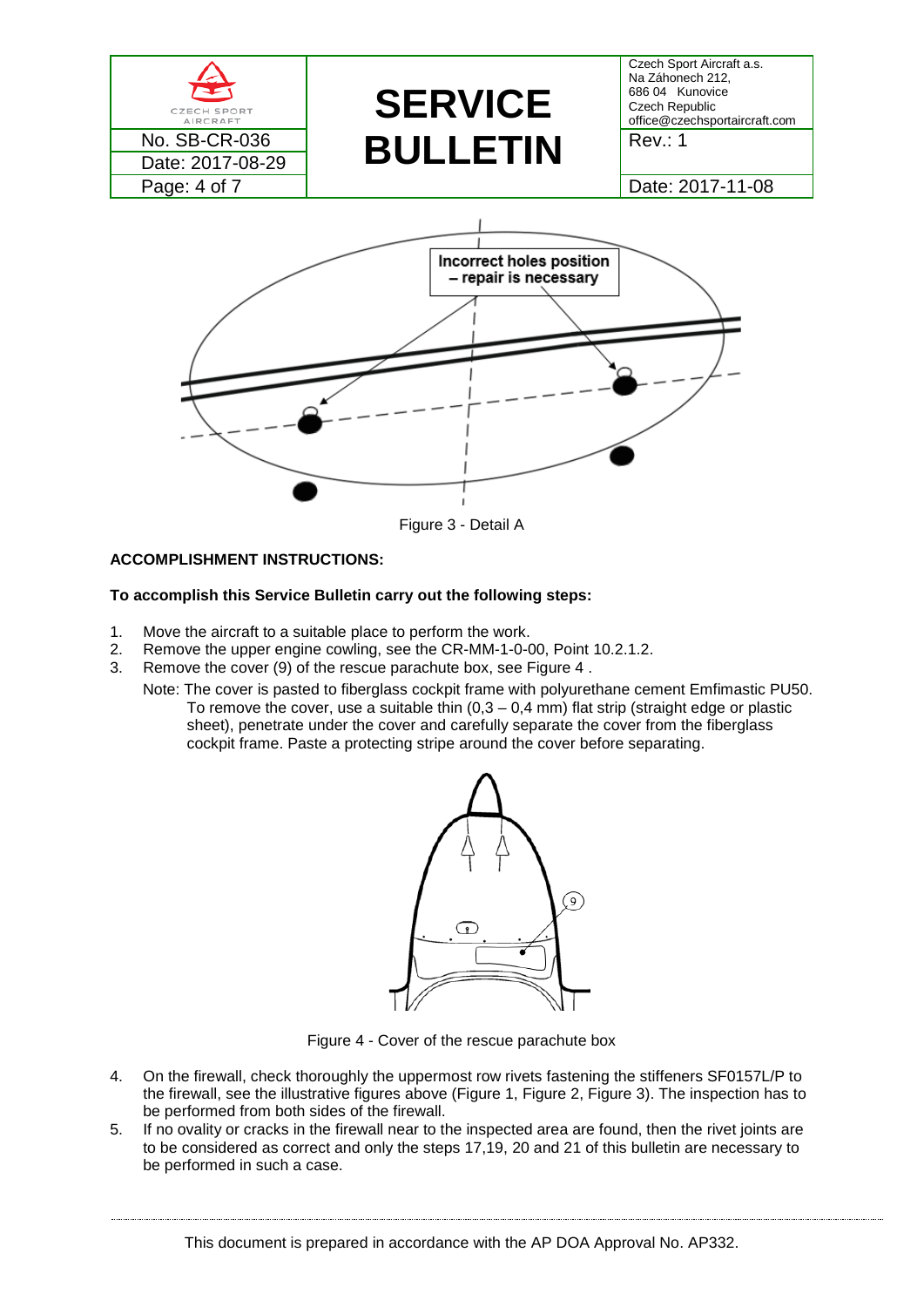

- 6. If ovality of the rivet holes (the rivet hole edge is visible) or some cracks in the firewall near to the inspected area are found, those rivet joints are considered to be faulty / incorrect and repair in accordance with this bulletin is necessary. Continue with the next step 7 in such a case.
- 7. Disconnect the positive battery terminal
- 8. Dismount the left instrument panel with instruments (see [Figure 5\)](#page-4-0), put it on a clean soft pad. Do not remove and do not disconnect the instruments.



Figure 5 -Instrument panel

<span id="page-4-0"></span>9. Remove the BRS rocket from the holder and put the rocket on a soft pad carefully, see [Figure 6.](#page-4-1)



Figure 6 - BRS Rocket and Holder

<span id="page-4-1"></span>10. Remove three relays and one capacitator, do not disconnect the wiring - see [Figure 7.](#page-5-0)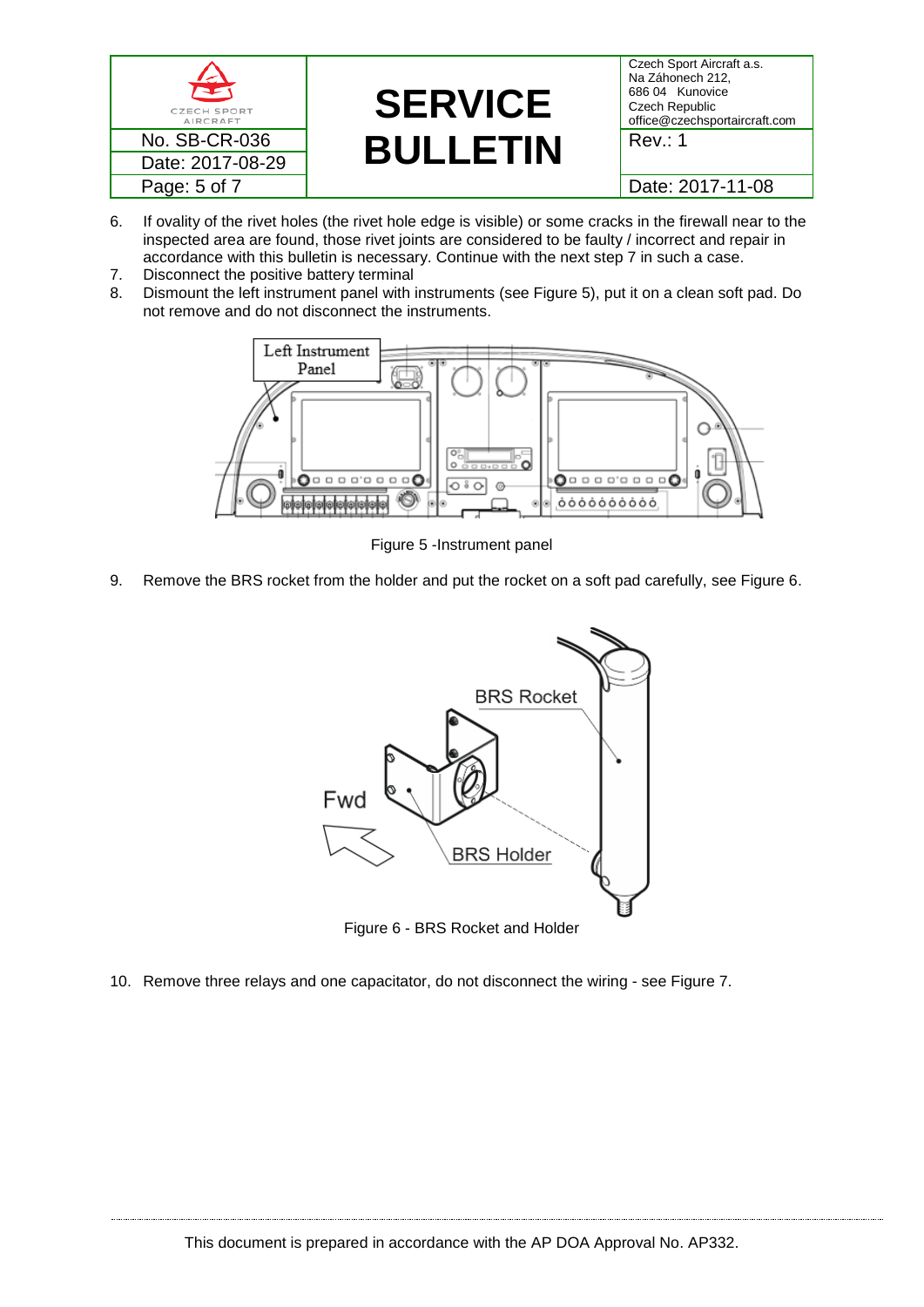

Figure 7 - Firewall – front view (from the engine side)

- <span id="page-5-0"></span>11. Drill away carefully two plus two upper rivet heads fixing the stiffeners and two upper rivet heads of the relays holder. Remove the rivets - see Figure 8.
	- **Note:** The rivets to be removed are located in the area where the repair by the reinforcement part is to be performed.

All drilling operations have to be performed very carefully to avoid a damage of the wiring or the airplane equipment.

During drilling, protect thoroughly the relevant area from pollution with clean cloth and suction cleaner.



Figure 8 - Drilling the rivets away (view from the engine side)

- 12. Bore the incorrect rivet holes with drill bit of dia.5 mm, cracks with drill bit of dia.3,2 mm (1/8 in) - see step no. 6 and Figure 3.
- 13. Touch the reinforcement part to the firewall from the cockpit side, fit the part in accordance with Figure 9, drill the rivet holes and rivet the reinforcement part with the firewall, stiffeners SF0157L/P and the relays holder.
	- **Note:** The BRS rocket (secured on a soft pad) must not be in contact with the firewall during riveting operations.